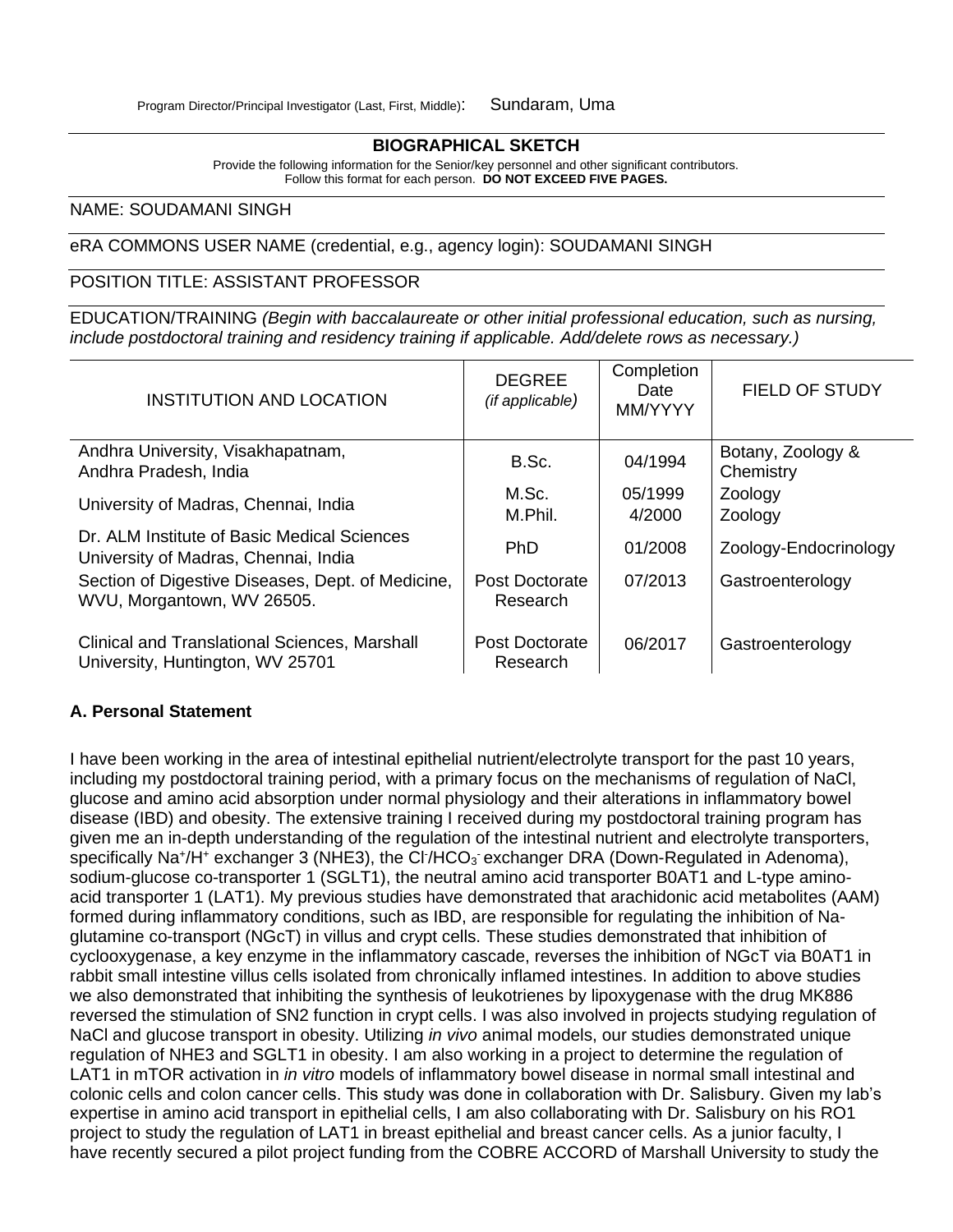role of glutamine transport in obesity, which has clear relevance to the central theme of the COBRE ACCORD addressing cellular transport in a distinct obesity-driven health complication. During this project period, our studies demonstrated novel mechanisms of regulation of glutamine transport in obesity by the adipocyte secretome (ADS)-derived molecules. ADS conditioned media from obese Zucker rats, but not lean Zucker rats increased intestinal glutamine absorption by increasing B0AT1 activity. My extensive studies on the role of intestinal epithelial transporters in the pathogenesis of IBD and obesity have resulted 9 peer-reviewed publications in high impact journals. Therefore, my expertise and experience in this area clearly support my suitability to serve in the proposed project.

## **B. Positions and Honors**

### **Positions and Employment**

- **2010-2013** Postdoctoral Fellow, Section of Digestive Diseases, Department of Medicine, Health Sciences Centre, West Virginia University, Morgantown, WV.
- **2013-2017** Postdoctoral Fellow, Department of Clinical and Translational Sciences, Joan C. Edwards School of Medicine, Marshall University, 1600 Hal Greer Blvd. Huntington, WV.
- **2017- 2018** Research Assistant Professor, Department of Clinical and Translational Sciences, Joan C. Edwards School of Medicine, Marshall University, 1600 Hal Greer Blvd. Huntington, WV.
- **2018-Present** Assistant Professor, Department of Clinical and Translational Sciences, Joan C. Edwards School of Medicine, Marshall University, 1600 Hal Greer Blvd. Huntington, WV.

### **Honors**

- **2004-2006 Project fellow** in project entitled "Molecular approach to reproductive toxicity of aflatoxin." funded by the University with Potential for Excellence (UWPFE), under the University Grants Commission (UGC) of the Government of India.
- **2007-2010 Women Scientists** award in project entitled "Effects of experimental diabetes and insulin replacement on epidydimal structure and function" funded by the Department of Science and Technology (DST) Women Scientist Scheme – A (WOS-A)

## **C. Contributions to Science**

**1. Unique regulation of glutamine absorption in chronically inflamed intestinal cells**. In my recent publications, I studied the regulation of nutrient transport in *in-vitro* systems during inflammation. My focus includes the brush border membrane transporters B0AT1 and SN2/SNAT5. Glutamine, an essential primary nutrient, is assimilated through Na<sup>+</sup>-dependent co-transport (B0AT1/SLC6A19) on the brush border membrane (BBM) of enterocytes in the small intestine. In villus cells glutamine is absorbed by B0AT1 (SLC6A19), but in crypt cells it is absorbed by SN2/SNAT5 (SLC38A5). In the inflamed small intestine, a physiological switch occurs, where B0AT1 is inhibited and SN2 is stimulated, thus becoming the main transporter for glutamine. The goal of the project was to determine whether AAM formed during inflammatory conditions like IBD could play a role in this observed phenomenon. To this end, experiments were conducted to study whether prostaglandin E2 (PGE2), or leukotriene D4 (LTD4), both present in inflamed gut mucosa, can alter the absorption of glutamine. We found that PGE2 regulates B0AT1, while LTD4 regulates SN2. This revealed that the COX pathway is more important at the level of villus, but the LOX pathway metabolites are important in the crypts. Next, we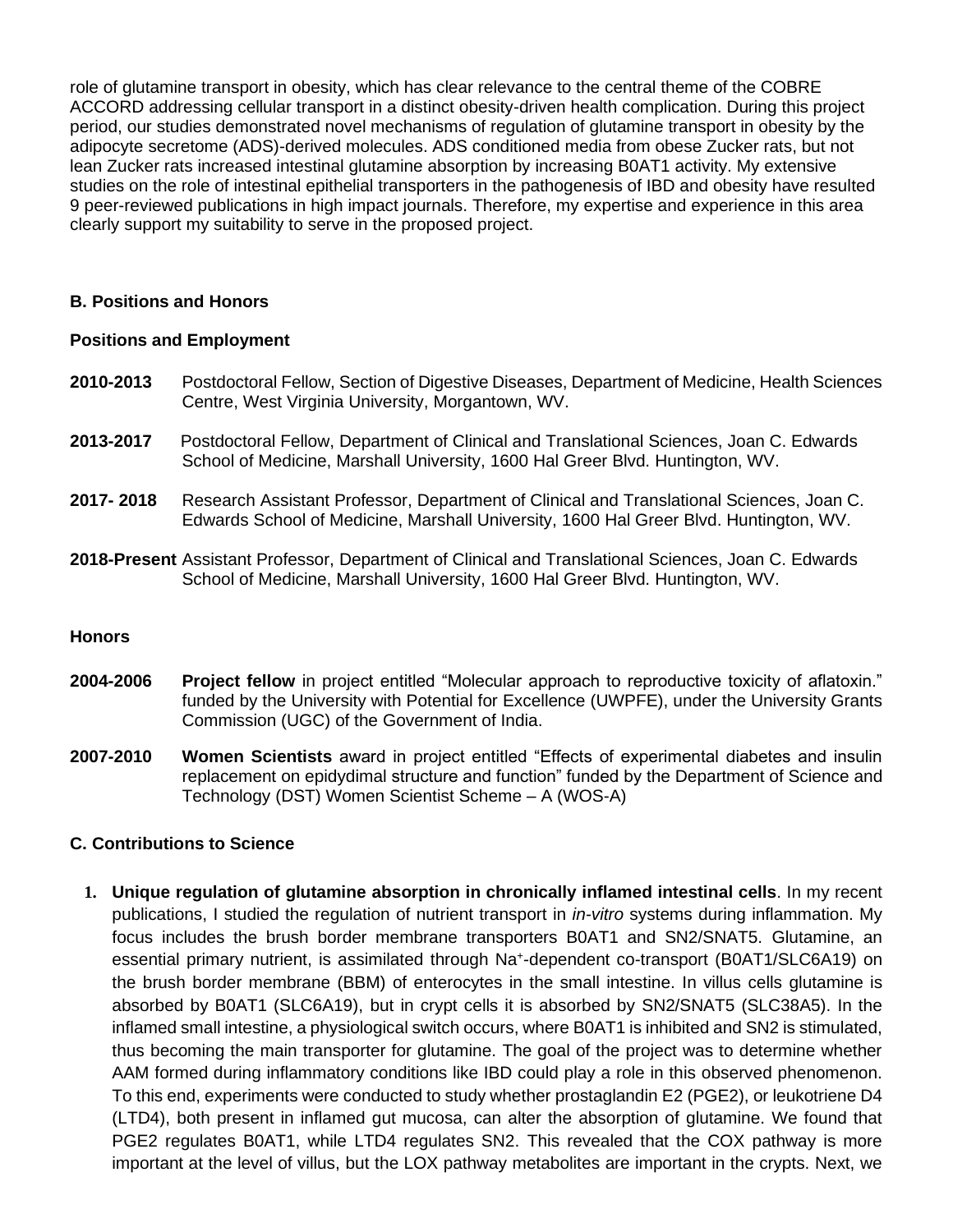studied whether inhibiting PG and LT formation by COX or LOX could reverse the transporter effects noted. To this end, we utilized piroxicam, an inhibitor of COX activity, and MK886, an inhibitor of LOX, to observe whether we could reverse alterations in B0AT1 and SN2. Piroxicam was found to restore normal B0AT1 function in villus and MK886 restored normal function of SN2 in crypts. Collectively, I have uncovered from in-vitro studies that B0AT1 regulation in inflammation is primarily driven by the COX pathway, whereas, SN2 is primarily regulated by the LOX pathway. As a result of my expertise in amino acid transport in intestinal epithelial cells, my collaborators and I were invited to present a comprehensive review of the regulation of amino acid transporters in IBD recently by the journal Comprehensive Physiology.

**Singh S**, Arthur S, and Sundaram U. Mechanisms of Regulation of Transporters of Amino Acid Absorption in Inflammatory Bowel Diseases. Comp Phys, 2020 c190016. V2. (In Press)

Arthur S, **Singh S**, Sundaram U. Cyclooxygenase pathway mediates the inhibition of Na-glutamine cotransporter B0AT1 in rabbit villus cells during chronic intestinal inflammation. PLoS One. 2018 Sep 7;13(9): e0203552. PMID: 30192835

**Singh S**, Arthur S, and Sundaram U. Unique regulation of Na-glutamine co-transporter SN2/SNAT5 in rabbit intestinal crypt cells during chronic enteritis. Under Revision Journal of Cellular and Molecular Medicine 2018 Mar;22(3):1443-1451. PMID: 29271063

**Singh S**, Arthur S, Talukder J, Palaniappan B, Coon S, Sundaram U. Mast cell regulation of Naglutamine co-transporters B0AT1 in villus and SN2 in crypt cells during chronic intestinal inflammation. BMC gastroenterology. 2015; 15(1):47. PMID: 25884559

2. **Deregulation of glucose and sodium (Na)-chloride (Cl) homeostasis during obesity.** In FASEB, we have shown that during obesity SGLT1 and DRA are stimulated, whereas NHE3 was unaffected. The mechanism of stimulation of SGLT1 was due to increased affinity (*Km*) while the mechanism of stimulation of DRA was increased transporter number (*Vmax*). These observations provide the pathophysiologic basis for obesity mediated dysregulation of glucose and NaCl homeostasis, an underlying cause for diabetes and hypertension.

Palaniappan B, Arthur S, Sundaram VL, Butts M, Sundaram S, Mani K, **Singh S**, Nepal N, Sundaram U. Inhibition of intestinal villus cell Na/K-ATPase mediates altered glucose and NaCl absorption in obesity-associated diabetes and hypertension. FASEB J. 2019 Aug;33(8):9323-9333. PMID: 31107610

3. **Moderate dose of alcohol differentially regulates intestinal nutrient transporters.** I am also a coauthor on a manuscript published in *The Journal of Nutrition.* In this work, we showed how a moderate dose of alcohol, equivalent to a drink a day for women and two drinks a day for men, significantly inhibits intestinal glucose absorption via the sodium-dependent glucose co-transporter SGLT1. In this manuscript, we determined this inhibition was present both in rat intestinal epithelial cells as well as at the intestinal villus cell brush border membrane of Sprague Dawley rats. In addition to this work we have also published an article in the journal *Nutrients* demonstrating moderate alcohol significantly inhibits glutamine absorption both *in vitro* and *in vivo.*

Butts M, **Singh S**, Haynes J, Arthur S, Sundaram U. Moderate Alcohol Consumption Uniquely Regulates Sodium-Dependent Glucose Co-Transport in Rat Intestinal Epithelial Cells In Vitro and In Vivo. J Nutr. 2019 Nov 26. pii: nxz277. doi: 10.1093/jn/nxz277. PMID: 31769840.